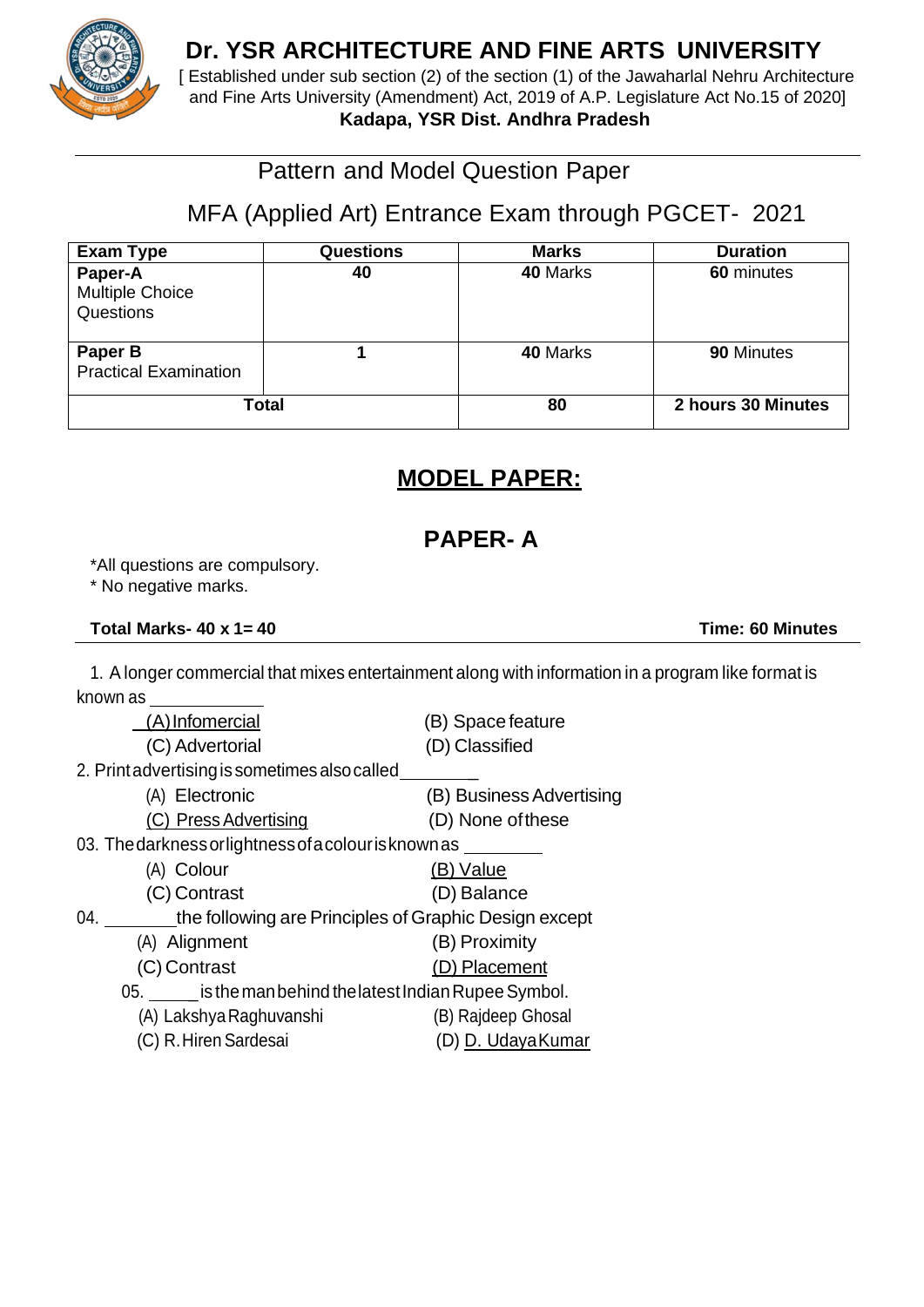| (A) Helvetica<br>(B) Calibri<br>(C) Arial<br>(D) Times New Roman<br>07. Which one of the following is the golden ratio?<br>(A) 1.81603399<br>(B) 1.61803399<br>(C) 1.68103399<br>(D) 1.16803399<br>08. Which of the following is a transit advertising term specifying two displays in each vehicle?<br>(A) Double carding<br>(B) Billboard<br>(D) Carding<br>(C) Hoarding<br>09. Magazine advertisements that extend to the end of the page rather than leaving a margin around the<br>ad are called<br>(A) Bleed Pages<br>(B) Maximum coverage ads |  |  |  |  |  |
|------------------------------------------------------------------------------------------------------------------------------------------------------------------------------------------------------------------------------------------------------------------------------------------------------------------------------------------------------------------------------------------------------------------------------------------------------------------------------------------------------------------------------------------------------|--|--|--|--|--|
|                                                                                                                                                                                                                                                                                                                                                                                                                                                                                                                                                      |  |  |  |  |  |
|                                                                                                                                                                                                                                                                                                                                                                                                                                                                                                                                                      |  |  |  |  |  |
|                                                                                                                                                                                                                                                                                                                                                                                                                                                                                                                                                      |  |  |  |  |  |
|                                                                                                                                                                                                                                                                                                                                                                                                                                                                                                                                                      |  |  |  |  |  |
|                                                                                                                                                                                                                                                                                                                                                                                                                                                                                                                                                      |  |  |  |  |  |
|                                                                                                                                                                                                                                                                                                                                                                                                                                                                                                                                                      |  |  |  |  |  |
|                                                                                                                                                                                                                                                                                                                                                                                                                                                                                                                                                      |  |  |  |  |  |
|                                                                                                                                                                                                                                                                                                                                                                                                                                                                                                                                                      |  |  |  |  |  |
|                                                                                                                                                                                                                                                                                                                                                                                                                                                                                                                                                      |  |  |  |  |  |
|                                                                                                                                                                                                                                                                                                                                                                                                                                                                                                                                                      |  |  |  |  |  |
|                                                                                                                                                                                                                                                                                                                                                                                                                                                                                                                                                      |  |  |  |  |  |
|                                                                                                                                                                                                                                                                                                                                                                                                                                                                                                                                                      |  |  |  |  |  |
| (C) Gatefolds<br>(D) Total page ads                                                                                                                                                                                                                                                                                                                                                                                                                                                                                                                  |  |  |  |  |  |
| 10. Traditionally, newspaper advertising space for national advertisers has been sold by the<br>(A) Columninch                                                                                                                                                                                                                                                                                                                                                                                                                                       |  |  |  |  |  |
| (B) Cost per thousand (CPM)<br>(C) Standard advertising units (SAUs) (D) Age line                                                                                                                                                                                                                                                                                                                                                                                                                                                                    |  |  |  |  |  |
| 11. Whatis a reduction from regular rates when advertising contracts to use quantities of advertising?                                                                                                                                                                                                                                                                                                                                                                                                                                               |  |  |  |  |  |
| (A) Allowance<br>(B) Discount                                                                                                                                                                                                                                                                                                                                                                                                                                                                                                                        |  |  |  |  |  |
| (C) Correction<br>(D) Valuation                                                                                                                                                                                                                                                                                                                                                                                                                                                                                                                      |  |  |  |  |  |
|                                                                                                                                                                                                                                                                                                                                                                                                                                                                                                                                                      |  |  |  |  |  |
| 12 The motive to which an ad is directed, designed to stir a person toward goal the advertiser has set is                                                                                                                                                                                                                                                                                                                                                                                                                                            |  |  |  |  |  |
| known as                                                                                                                                                                                                                                                                                                                                                                                                                                                                                                                                             |  |  |  |  |  |
| (A) Need<br>(B) Demand                                                                                                                                                                                                                                                                                                                                                                                                                                                                                                                               |  |  |  |  |  |
| (C) Appeal<br>(D) Desire                                                                                                                                                                                                                                                                                                                                                                                                                                                                                                                             |  |  |  |  |  |
| 13. Printedmatterthatrunsovertheedgesofanoutdoorboardorapageleaving nomarginisknown as                                                                                                                                                                                                                                                                                                                                                                                                                                                               |  |  |  |  |  |
|                                                                                                                                                                                                                                                                                                                                                                                                                                                                                                                                                      |  |  |  |  |  |
| (A) Solus<br>(B) Classified                                                                                                                                                                                                                                                                                                                                                                                                                                                                                                                          |  |  |  |  |  |
| (C) Broadsheet<br>(D) Bleed                                                                                                                                                                                                                                                                                                                                                                                                                                                                                                                          |  |  |  |  |  |
|                                                                                                                                                                                                                                                                                                                                                                                                                                                                                                                                                      |  |  |  |  |  |
|                                                                                                                                                                                                                                                                                                                                                                                                                                                                                                                                                      |  |  |  |  |  |
| 14. ___________ is a hierarchy of effects or sequential model used to explain how advertising works.                                                                                                                                                                                                                                                                                                                                                                                                                                                 |  |  |  |  |  |
| (A) SWOT<br>$(B)$ ADD<br>(D) PESTLE                                                                                                                                                                                                                                                                                                                                                                                                                                                                                                                  |  |  |  |  |  |
| $(C)$ AIDA                                                                                                                                                                                                                                                                                                                                                                                                                                                                                                                                           |  |  |  |  |  |
| 15. Any device or word that identifies the origin of the product, the manufacturer details etc is<br>(B) Identify<br>(A) Brand name                                                                                                                                                                                                                                                                                                                                                                                                                  |  |  |  |  |  |
| (C) Tradename<br>(D)Trademark                                                                                                                                                                                                                                                                                                                                                                                                                                                                                                                        |  |  |  |  |  |
|                                                                                                                                                                                                                                                                                                                                                                                                                                                                                                                                                      |  |  |  |  |  |
| 16. The primary advertising medium in terms of both ad revenue and number of advertisers is:                                                                                                                                                                                                                                                                                                                                                                                                                                                         |  |  |  |  |  |
| (B) Magazine<br>(A) Radio                                                                                                                                                                                                                                                                                                                                                                                                                                                                                                                            |  |  |  |  |  |
| (D)Network television<br>(C) Newspapers                                                                                                                                                                                                                                                                                                                                                                                                                                                                                                              |  |  |  |  |  |
|                                                                                                                                                                                                                                                                                                                                                                                                                                                                                                                                                      |  |  |  |  |  |
| 17. is the following is an example of a trade magazine.                                                                                                                                                                                                                                                                                                                                                                                                                                                                                              |  |  |  |  |  |
| (A) Progressive Grocer<br>(B) Fortune                                                                                                                                                                                                                                                                                                                                                                                                                                                                                                                |  |  |  |  |  |
| (D)National Law Review<br>(C) Architectural Digest                                                                                                                                                                                                                                                                                                                                                                                                                                                                                                   |  |  |  |  |  |